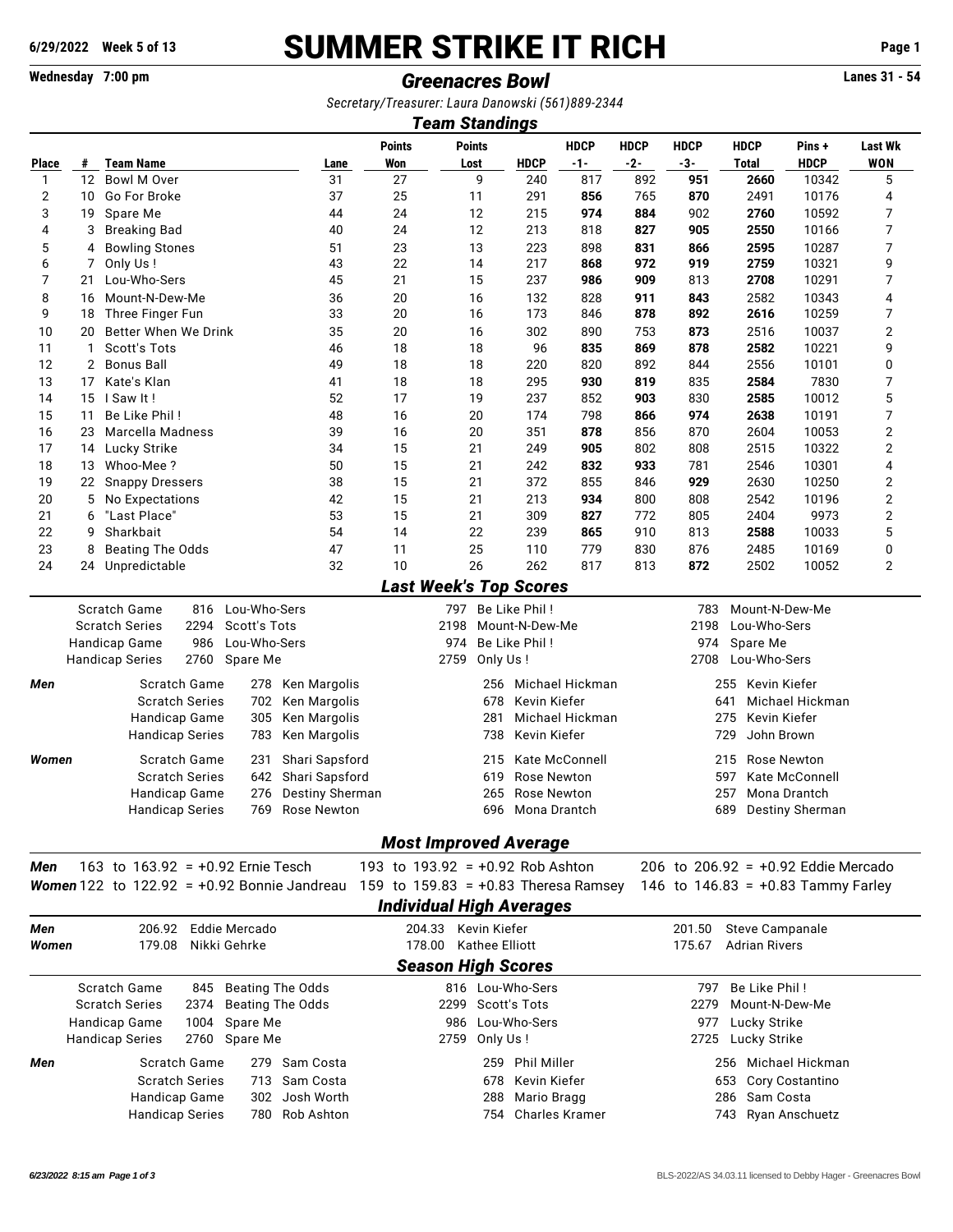### **6/29/2022 Week 5 of 13 SUMMER STRIKE IT RICH Page 2**

### *Season High Scores - Continued*

| Women | Scratch Game          | 2 |
|-------|-----------------------|---|
|       | <b>Scratch Series</b> | 7 |
|       | Handicap Game         | 2 |
|       | Handican Series       | Զ |

*Women* Scratch Game 257 Jackie Rook 231 Shari Sapsford 224 Adrian Rivers 907 Jackie Rook 660 Shari Sapsford<br>196 Jackie Rook 619 - 291 Bonnie McConr 291 Bonnie McConnell 282 Damaris Bragg

dicap Series 824 Jackie Rook 769 Rose Newton 752 Bonnie McConnell

## *Team Rosters*

| Name<br>1 - Scott's Tots Lane 46 HDCP=96 Avg=771   | Pins Gms                 |          | <b>Avg</b> | <b>HDCP</b> | $-1-$        | $-2-$      | -3-            | Total           | Avg                             | Name                                                               | Pins Gms                 |             | <b>Avg</b>                                                           | <b>HDCP</b> | $-1-$      | $-2-$              | -3-            | Total      | Avg        |
|----------------------------------------------------|--------------------------|----------|------------|-------------|--------------|------------|----------------|-----------------|---------------------------------|--------------------------------------------------------------------|--------------------------|-------------|----------------------------------------------------------------------|-------------|------------|--------------------|----------------|------------|------------|
|                                                    |                          |          |            |             |              |            |                |                 |                                 |                                                                    |                          |             |                                                                      |             |            |                    |                |            |            |
|                                                    |                          |          |            |             |              |            |                |                 |                                 | 2 - Bonus Ball Lane 49 HDCP=220 Avg=633                            |                          |             |                                                                      |             |            |                    |                |            |            |
| Cory Costantino                                    | 1887                     | 9        | 209        | 9           | a199         | a199 a199  |                | 597             | 209                             | Linda Costello                                                     | 1052                     | 9           | 116                                                                  | 93          | 139        | 106                | 83             | 328        | 123        |
| Nikki Gehrke<br>Matt Gehrke                        | 2149<br>1679             | 12<br>9  | 182<br>186 | 34<br>30    | 184<br>a176  | a176 a176  | 202 182        | 568<br>528      | 192<br>189                      | John Costello<br>Robin Katz                                        | 1771<br>2025             | 12<br>12    | 147<br>168                                                           | 65<br>46    | 115<br>141 | 148<br>205         | 143<br>206     | 406<br>552 | 145<br>164 |
| Mike Riggle                                        | 1752                     | 9        | 194        |             | 23 180       | 196        | 225            | 601             | 204                             | Darrell Savage                                                     | 1791                     | 9           | 202                                                                  | 16          | 206        | 214                | 193            | 613        | 212        |
| 3 - Breaking Bad Lane 40 HDCP=213                  |                          |          |            | Avg=640     |              |            |                |                 |                                 | 4 - Bowling Stones Lane 51 HDCP=223 Avg=629                        |                          |             |                                                                      |             |            |                    |                |            |            |
| Ray Krupinski                                      | 1904                     | 12       | 169        | 45          | 123          | 136        | 161            | 420             | 179                             | Eddie Mercado                                                      | 2483                     | 12          | 206                                                                  | 12          | 221        | 196                | 204            | 621        | 179        |
| Rhonda Tesch                                       | 1772                     | 12       | 147        | 65          | 145          | 137        | 158            | 440             | 144                             | Albert Pontecorvo                                                  | 969                      | 9           | 107                                                                  | 101         | 107        | 94                 | 90             | 291        | 104        |
| John Brown                                         | 1399                     | 9        | 155        | 58          | 167          | 188        | 173            | 528             | 155                             | Adam Katz                                                          | 1767                     | 12          | 147                                                                  | 65          | 160        | 160                | 178            | 498        | 151        |
| Ernie Tesch                                        | 1967                     | 12       | 169        | 45          | 162          | 145        | 192            | 499             | 179                             | Antonio Mercado                                                    | 1522                     | 9           | 169                                                                  | 45          | 185        | 156                | 169            | 510        | 170        |
| 5 - No Expectations Lane 42 HDCP=213 Avg=642       |                          |          |            |             |              |            |                |                 |                                 | 6 - "Last Place"                                                   | Lane 53 HDCP=309 Avg=535 |             |                                                                      |             |            |                    |                |            |            |
| Laura Danowski                                     | 805                      | 5        | 171        | 44          | 157          |            | 156 i135       | 448             | 181                             | Jeff Miller                                                        | 1127                     | 9           | 125                                                                  | 85          | 127        | 116                | 121            | 364        |            |
| Janie Webb<br><b>Grace Maglin</b>                  | 1449<br>745              | 12<br>5  | 120<br>153 | 90<br>60    | 140          | 91         | 117            | 348<br>$\Omega$ | 120<br>163                      | Carlo Della Mea<br>Robbie Rotella                                  | 1445<br>1842             | 12<br>12    | 120<br>153                                                           | 90<br>60    | 131<br>142 | 102<br>127         | 109<br>148     | 342<br>417 |            |
| Michael Hickman                                    | 2376                     | 12       | 198        | 19          | 256          | 190        | 195            | 641             | 195                             | Ryan Anschuetz                                                     | 1239                     | 9           | 137                                                                  |             |            | 74 a127 a127 a127  |                | 381        |            |
| Jackie Rook                                        | 1826                     | 9        | 202        | 16          | 211          | 193        | 191            | 595             | 176                             |                                                                    |                          |             |                                                                      |             |            |                    |                |            |            |
| <b>7 - Only Us!</b> Lane 43 HDCP=217 Avg=638       |                          |          |            |             |              |            |                |                 |                                 | 8 - Beating The Odds Lane 47 HDCP=110 Avg=756                      |                          |             |                                                                      |             |            |                    |                |            |            |
| Mona Drantch                                       | 1480                     | 12       | 123        | 87          | 167          | 133        | 126            | 426             | 129                             | <b>Brian Huelsman</b>                                              | 2345                     | 12          | 198                                                                  | 19          | 168        | 202                | 183            | 553        | 208        |
| Steve Heron                                        | 1681                     | 12       | 140        | 72          | 126          | 162        | 137            | 425             | 146                             | Steve Chase                                                        | 1999                     | 12          | 174                                                                  | 41          | 144        | 174                | 178            | 496        | 184        |
| Ken Dittman                                        | 2324                     | 12       | 193        | 24          | 170          | 223        | 230            | 623             | 191                             | John Foeking                                                       | 1094                     | 6           | 182                                                                  | 34          | 172        | 169                | 200            | 541        | 188        |
| Randy Drantch                                      | 2193                     | 12       | 182        |             | 34 177       | 226        | 198            | 601             | 184                             | <b>Phil Miller</b><br><b>Travis Smallwood</b>                      | 1213<br>1670             | 6<br>9      | 202<br>185                                                           | 16<br>31    |            |                    | 196            | 0<br>538   | 198<br>186 |
|                                                    |                          |          |            |             |              |            |                |                 |                                 | Maria Melo                                                         | 594                      | 3           | 198                                                                  | 19          | 176        | 166                |                | $\Omega$   |            |
| 9 - Sharkbait Lane 54 HDCP=239 Avg=613             |                          |          |            |             |              |            |                |                 |                                 | 10 - Go For Broke<br>Lane 37                                       | HDCP=291                 |             |                                                                      | Avg= $554$  |            |                    |                |            |            |
| <b>Charles Kramer</b>                              | 2037                     | 12       | 169        | 45          | 161          | 168        | 135            | 464             | 162                             | Lauren Beswick                                                     | 1196                     | 12          | 99                                                                   | 108         | 121        | 68                 | 96             | 285        |            |
| <b>Terese Kramer</b>                               | 1672                     | 12       | 141        | 71          | 138          | 146        | 156            | 440             | 151                             | Sherri Beswick                                                     | 965                      | 9           | 107                                                                  | 101         |            |                    |                | 0          |            |
| Bonnie Jandreau                                    | 1475                     | 12       | 122        | 88          | 126          | 152        | 122            | 400             | 130                             | <b>Adrian Rivers</b>                                               | 2108                     | 12          | 175                                                                  | 40          | 176        | 165                | 156            | 497        |            |
| Roy Jandreau                                       | 2176                     | 12       | 181        | 35          | 201          | 205        | 161            | 567             | 188                             | <b>Bill Wummer</b>                                                 | 2078                     | 12          | 173                                                                  | 42          | 168        | 155                | 194            | 517        |            |
|                                                    |                          |          |            |             |              |            |                |                 |                                 | <b>Robert Parker</b>                                               | 628                      | 3           | 209                                                                  | 9           | 203        | 189                | 236            | 628        | 216        |
| <b>11 - Be Like Phil!</b> Lane 48 HDCP=174 Avg=684 |                          |          |            |             |              |            |                |                 |                                 | 12 - Bowl M Over Lane 31 HDCP=240                                  |                          |             | Avg= $611$                                                           |             |            |                    |                |            |            |
| Jeff Romanie                                       | 1325                     | 9        | 147        | 65          | 138          | 142        | 156            | 436             |                                 | Kay Thomas                                                         | 1668                     | 12          | 139                                                                  | 72          | 113        | 161                | 144            | 418        | 148        |
| Amber Minnery<br>Jamarr Lynch                      | 1878<br>2133             | 12<br>12 | 156<br>177 | 57<br>38    | -147<br>158  | 153<br>149 | 153<br>233     | 453<br>540      | $\overline{a}$<br>184           | <b>Tom McCorry</b><br>Siggi Riley                                  | 1039<br>1972             | 9<br>12     | 115<br>164                                                           | 94<br>50    | 137<br>133 | 129<br>160         | 122<br>204     | 388<br>497 | 150        |
| Kevin Kiefer                                       | 2452                     | 12       | 204        |             | 14 178       | 245        | 255            | 678             |                                 | Rob Ashton                                                         | 2327                     | 12          | 193                                                                  | 24          | 184        | 192                | 231            | 607        | 169        |
| 13 - Whoo-Mee ?                                    | Lane 50 HDCP=242 Avg=610 |          |            |             |              |            |                |                 |                                 | 14 - Lucky Strike                                                  | Lane 34 HDCP=249         |             | $Avg=601$                                                            |             |            |                    |                |            |            |
| David Bowman                                       | 1448                     | 9        | 160        | 54          | a150         | a150 a150  |                | 450             | 148                             | Damaris Bragg                                                      | 1404                     | 12          | 117                                                                  | 92          | 93         | 96                 | 113            | 302        | 117        |
| Patti Westmoreland                                 | 1758                     | 12       | 146        | 66          | 123          | 165        | 113            | 401             | $\overline{a}$                  | <b>Ted Winter</b>                                                  | 1917                     | 12          | 159                                                                  | 54          | 172        | 122                | 169            | 463        | 161        |
| <b>Terry Nazar</b>                                 | 1479                     | 12       | 123        | 87          | 99           | 149        | 112            | 360             | $\overline{a}$                  | Carlos Gomez                                                       | 1741                     | 12          | 145                                                                  | 67          | 155        | 171                | 140            | 466        | 146        |
| <b>Woody Baker</b>                                 | 2172                     | 12       | 181        |             | 35 216       | 225        | 162            | 603             | 151                             | Mario Bragg                                                        | 2161                     | 12          | 180                                                                  | 36          | 237        | 165                | 138            | 540        | 170        |
| Lane 52 HDCP=237 Avg=615<br>15 - I Saw It!         |                          |          |            |             |              |            |                |                 |                                 | <b>16 - Mount-N-Dew-Me</b> Lane 36                                 |                          |             | HDCP=132 Avg=731                                                     |             |            |                    |                |            |            |
| Michele Kramer<br>Joana Donovan                    | 1590<br>1725             | 12<br>12 | 132<br>143 | 79<br>69    | 117<br>137   | 142<br>146 | 144<br>142     | 403<br>425      | 133                             | <b>Tammy Farley</b><br>Kathee Elliott                              | 1762<br>2136             | 12<br>12    | 146<br>178                                                           | 66<br>37    | 136<br>157 | 204                | 172 163<br>187 | 471<br>548 | 156<br>175 |
| Shari Sapsford                                     | 1866                     | 9        | 207        | 11          | 231          | 212        | 199            | 642             | $\frac{1}{2}$<br>196            | Steve Campanale                                                    | 2418                     | 12          | 201                                                                  | 17          | 192        | 201                | 203            | 596        | 196        |
| Patrick Donovan                                    | 1204                     | 9        | 133        | 78          | 128          | 164        | 106            | 398             |                                 | Sam Costa                                                          | 1855                     | 9           | 206                                                                  | 12          | 215        | 206                | 162            | 583        | 212        |
|                                                    |                          |          |            |             |              |            |                |                 |                                 | Calem Farley                                                       | 0                        | $\mathbf 0$ | bk179                                                                | 36          |            |                    |                | $\Omega$   | 179        |
| 17 - Kate's Klan Lane 41 HDCP=295                  |                          |          | Avg= $550$ |             |              |            |                |                 |                                 | 18 - Three Finger Fun Lane 33 HDCP=173 Avg=685                     |                          |             |                                                                      |             |            |                    |                |            |            |
| Ken Landrv                                         | 975                      | 9        | 108        | 100         | 139          | 83         | 120            | 342             |                                 | <b>Theresa Ramsev</b>                                              | 1918                     | 12          | 159                                                                  | 54          | 162        | 191                | 158            | 511        | 154        |
| <b>Bonnie McConnell</b>                            | 1027                     | 7        | 146        |             | 66 a139 a139 |            | 129            | 407             |                                 | Daphne Eaton                                                       | 1873                     | 12          | 156                                                                  |             | 57 181     | 135                | 174            | 490        | 150        |
| Kate McConnell                                     | 1725                     | 9        | 191        | 26          | 215          | 203        | 179            | 597             |                                 | <b>Robert Eaton</b>                                                | 1236                     | 6           | 206                                                                  | 12          | a<br>196   | a196 a196          |                | 588        | 196        |
| Catherine Garretson                                | 630                      | 6        |            | 105 103 135 |              |            | 92 105 332     |                 | $\overline{\phantom{a}}$        | Mark Urbanowicz                                                    | 1896                     | $12$        | 164                                                                  |             | 50 128     | 177 185            |                | 490        | 174        |
| 19 - Spare Me Lane 44 HDCP=215 Avg=639             |                          |          |            |             |              |            |                |                 |                                 | 20 - Better When We Drink Lane 35 HDCP=302 Avg=542<br>Sheel Dsouza | 510                      | 6           | 85                                                                   |             |            |                    |                |            |            |
| <b>Destiny Sherman</b><br>Rose Sherman             | 1707<br>1494             | 12<br>12 | 142<br>124 | 70<br>86    | 202<br>142   | 129        | 136<br>105 111 | 467<br>358      | 133<br>122                      | Josh Worth                                                         | 1529                     | 12          | 127                                                                  | 121         | 83 118     |                    | 85 129         | 0<br>332   |            |
| Rose Newton                                        | 2102                     | 12       | 175        | 40          | 215          | 205        | 199            | 619             | 164                             | Ashley Worth                                                       | 1712                     | 12          | 142                                                                  | 70          | 141        | 124                | 165            | 430        |            |
| Enzo Lombardi                                      | 2385                     | 12       | 198        |             | 19 185       |            | 215 226        | 626             | 182                             | Joseph Beans                                                       | 2263                     | 12          | 188                                                                  | 28          | 219        | 184                | 198            | 601        | 183        |
|                                                    |                          |          |            |             |              |            |                |                 |                                 | <b>Terrance Kearney</b>                                            | 975                      | 6           | 162                                                                  |             | 52 185     | 133                | 154 472        |            |            |
| 21 - Lou-Who-Sers Lane 45 HDCP=237 Avg=616         |                          |          |            |             |              |            |                |                 |                                 | 22 - Snappy Dressers Lane 38 HDCP=372 Avg=465                      |                          |             |                                                                      |             |            |                    |                |            |            |
| Wilbur Thompson                                    | 2049                     | 12       | 170        |             | 45 161       |            | 182 139        | 482             | 175                             | Julio Valdes                                                       | 1123                     | 9           | 124                                                                  |             |            | 86 134 132 125     |                | 391        |            |
| Jim Rogers                                         | 1601                     | 12<br>9  | 133<br>121 | 78<br>89    | 151          |            | 107 136        | 394<br>0        | 131                             | Juan Iglesias                                                      | 1231                     | 12<br>6     | 102<br>119                                                           | 106<br>90   | 83<br>121  | 128                | 123<br>143     | 334<br>358 |            |
| Mike Bateman<br>Manny Conde                        | 1091<br>2307             | 12       | 192        |             | 25 226       | 247 147    |                | 620             | $\overline{\phantom{a}}$<br>202 | Krystal Lamb<br>Charlie Navarro                                    | 716<br>1080              | 9           | 120                                                                  | 90          |            | 94                 |                | 0          |            |
|                                                    |                          |          |            |             |              |            |                |                 |                                 | Barry Hebda                                                        | 2041                     | 12          | 170                                                                  |             |            | 45 183 158 204 545 |                |            |            |
| 23 - Marcella Madness Lane 39 HDCP=351 Avg=487     |                          |          |            |             |              |            |                |                 |                                 | 24 - Unpredictable Lane 32 HDCP=262 Avg=587                        |                          |             |                                                                      |             |            |                    |                |            |            |
| Kim Wood                                           | 1301                     | 12       | 108        | 100         | 109          | 131        | 99             | 339             | $---$                           | Carol Drozd                                                        | 854                      | 6           | 142                                                                  |             |            | 70 a132 a132 a132  |                | 396        | 146        |
| Joelle Cody                                        | 918                      | 9        | 102        | 106         | 87           | 78         | 119            | 284             | $\frac{1}{2}$                   | <b>Kevin Norcross</b>                                              | 1601                     | 12          | 133                                                                  | 78          | 126        | 116                | 143            | 385        | 131        |
| Jerry Cody                                         | 1064                     | 9        | 118        | 91          | 115          | 129        | 146            | 390             | $\frac{1}{2}$                   | Nora Norcross                                                      | 1621                     | 12          | 135                                                                  |             |            | 76 132 139 173     |                | 444        | 132        |
| Johnny Chlesa<br>6/23/2022 8:15 am Page 2 of 3     | 1913                     | 12       | 159        | 54          | 207          | 158        | 146            | 511             | $\overline{a}$                  | <b>Tom Schmitt</b><br>Mary Sergalis                                | 1989                     | 12          | 177<br>BLS-2022/AS 34:03:11 licensed to Debby Hager - Greenacres Bow | 38          |            | 162 161 159        |                | 482        | 187        |